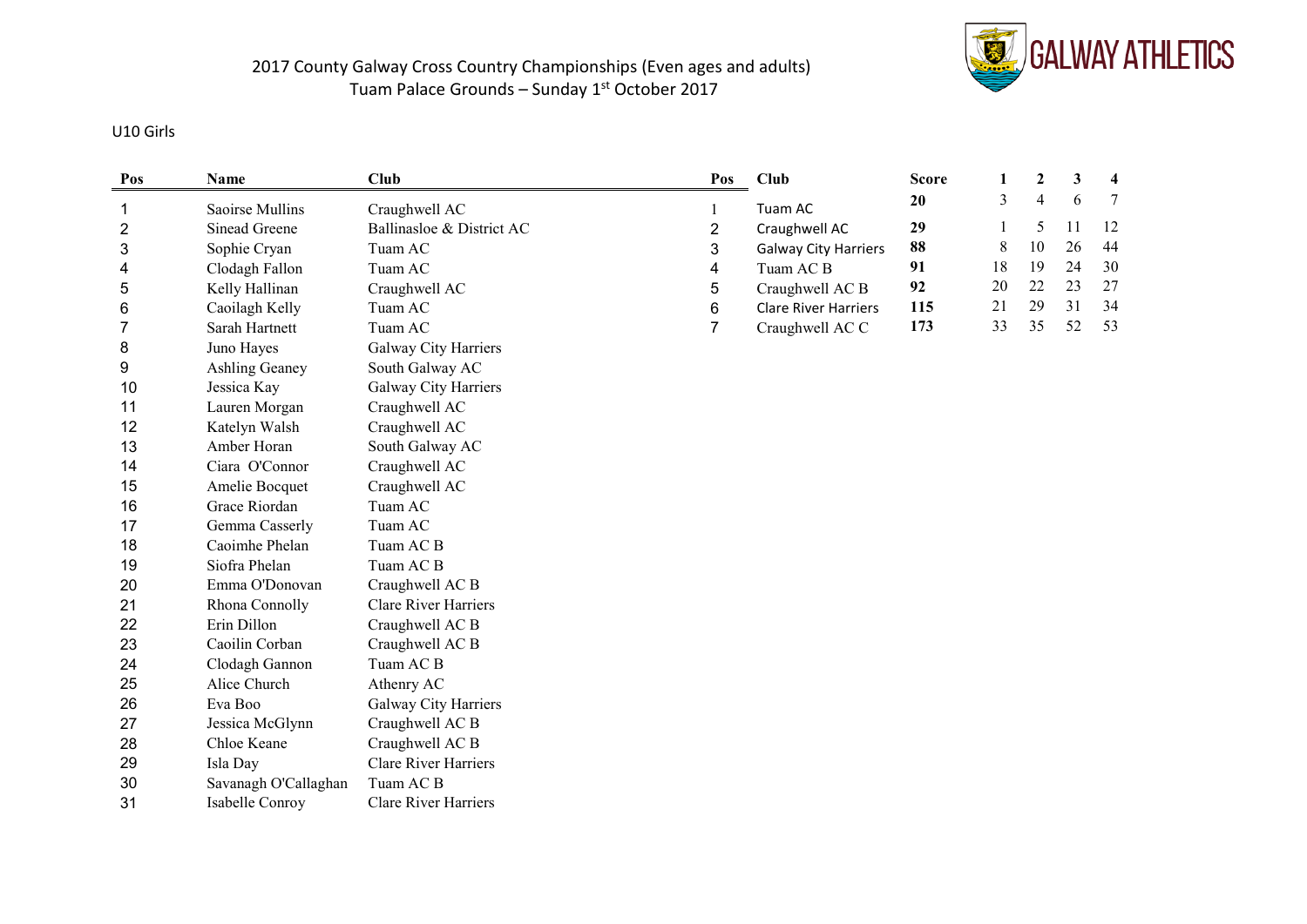

| 32 | Katie Ross          | Craughwell AC B             |
|----|---------------------|-----------------------------|
| 33 | Lillian Walsh       | Craughwell AC C             |
| 34 | Isabelle Rogers     | <b>Clare River Harriers</b> |
| 35 | Alison Canavan      | Craughwell AC C             |
| 36 | <b>Emily Curley</b> | Tuam AC B                   |
| 37 | Aisling Coyne       | Club Lúthchleas Chonamara   |
| 38 | Ellie Sheridan      | Tuam AC B                   |
| 39 | Ella Ní Mhadaoin    | Club Lúthchleas Chonamara   |
| 40 | Jessica O Shea      | Athenry AC                  |
| 41 | Caoimhe Fitzmaurice | <b>Clare River Harriers</b> |
| 42 | Mia Flaherty        | Caltra & District AC        |
|    | Sorcha Ní           |                             |
| 43 | Mhaoilchiaraín      | Club Lúthchleas Chonamara   |
| 44 | Eimear Farrissey    | Galway City Harriers        |
| 45 | Niamh Scarry        | East Galway AC              |
| 46 | Sive McNamara       | Loughrea AC                 |
| 47 | Lorna Tarpey        | South Galway AC             |
| 48 | Jodie Sarah Quirke  | Galway City Harriers        |
| 49 | Rionagh Crowe       | <b>Clare River Harriers</b> |
| 50 | Alex Fahey          | Galway City Harriers        |
| 51 | Chloe Koller        | Galway City Harriers B      |
| 52 | Shauna Killeen      | Craughwell AC C             |
| 53 | Maria Gorman        | Craughwell AC C             |
| 54 | Saoirse Duane       | Athenry AC                  |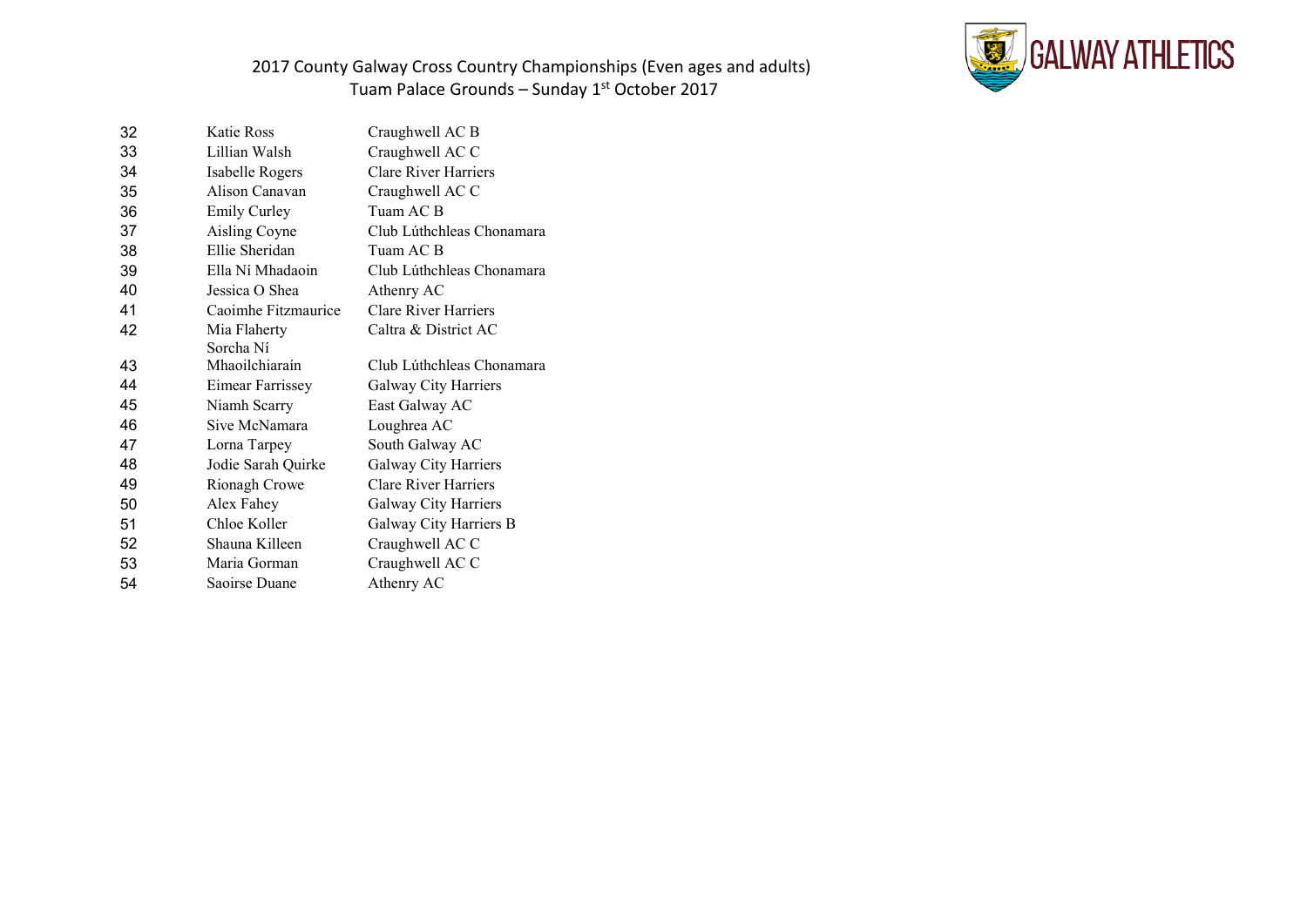

#### U10B

| Pos | Name                 | <b>Club</b>                 | Pos | Club                        | <b>Score</b> | $\mathbf{1}$   | $\boldsymbol{2}$ | 3  | $\overline{\mathbf{4}}$ |
|-----|----------------------|-----------------------------|-----|-----------------------------|--------------|----------------|------------------|----|-------------------------|
| 1   | Ciaran O'Donnell     | Tuam AC                     | 1   | Craughwell AC               | 33           | $\overline{3}$ | $\overline{4}$   | 12 | 14                      |
| 2   | Conor Fahety         | Galway City Harriers        | 2   | Tuam AC                     | 37           | 1              | 5                | 13 | 18                      |
| 3   | Keelan Moorhead      | Craughwell AC               | 3   | <b>Clare River Harriers</b> | 77           | 7              | 10               | 27 | 33                      |
| 4   | <b>Riley Stenson</b> | Craughwell AC               | 4   | Craughwell B                | 92           | 17             | 20               | 25 | 30                      |
| 5   | Matthew Mannion      | Tuam AC                     | 5   | Tuam AC <sub>B</sub>        | 139          | 31             | 32               | 35 | 41                      |
| 6   | Daniel Keating       | East Galway AC              |     |                             |              |                |                  |    |                         |
| 7   | Evan Collins         | <b>Clare River Harriers</b> |     |                             |              |                |                  |    |                         |
| 8   | Donal Nuggent        | Loughrea AC                 |     |                             |              |                |                  |    |                         |
| 9   | Eamon Lydon          | Corrib AC                   |     |                             |              |                |                  |    |                         |
| 10  | Tomas Higgins        | <b>Clare River Harriers</b> |     |                             |              |                |                  |    |                         |
| 11  | Naill Mc Carthy      | Athenry AC                  |     |                             |              |                |                  |    |                         |
| 12  | Declan O'Connell     | Craughwell AC               |     |                             |              |                |                  |    |                         |
| 13  | Cian Mellett         | Tuam AC                     |     |                             |              |                |                  |    |                         |
| 14  | <b>Ben Moran</b>     | Craughwell AC               |     |                             |              |                |                  |    |                         |
| 15  | Iarlaith Leen        | Craughwell AC               |     |                             |              |                |                  |    |                         |
| 16  | Jason Greaney        | Craughwell AC               |     |                             |              |                |                  |    |                         |
| 17  | Paul Barry           | Craughwell B                |     |                             |              |                |                  |    |                         |
| 18  | Oisin McGinn         | Tuam AC                     |     |                             |              |                |                  |    |                         |
| 19  | Conchur Deeley       | Athenry AC                  |     |                             |              |                |                  |    |                         |
| 20  | Alex Ryan            | Craughwell B                |     |                             |              |                |                  |    |                         |
| 21  | Leon Carroll         | Castlegar AC                |     |                             |              |                |                  |    |                         |
| 22  | Matthew Hession      | Tuam AC                     |     |                             |              |                |                  |    |                         |
| 23  | <b>Ryan Hession</b>  | Tuam AC                     |     |                             |              |                |                  |    |                         |
| 24  | Ronan Maher          | South Galway AC             |     |                             |              |                |                  |    |                         |
| 25  | Gavin Clarke         | Craughwell B                |     |                             |              |                |                  |    |                         |
| 26  | Geroid Diskin        | East Galway AC              |     |                             |              |                |                  |    |                         |
| 27  | Paul Woods           | Clare River Harriers        |     |                             |              |                |                  |    |                         |
| 28  | Peader Ó Mhaille     | Club Lúthchleas Chonamara   |     |                             |              |                |                  |    |                         |
| 29  | Padraig Heinz-Ward   | Galway City Harriers        |     |                             |              |                |                  |    |                         |
| 30  | Cathal Gallagher     | Craughwell B                |     |                             |              |                |                  |    |                         |
| 31  | James Tynan          | Tuam AC B                   |     |                             |              |                |                  |    |                         |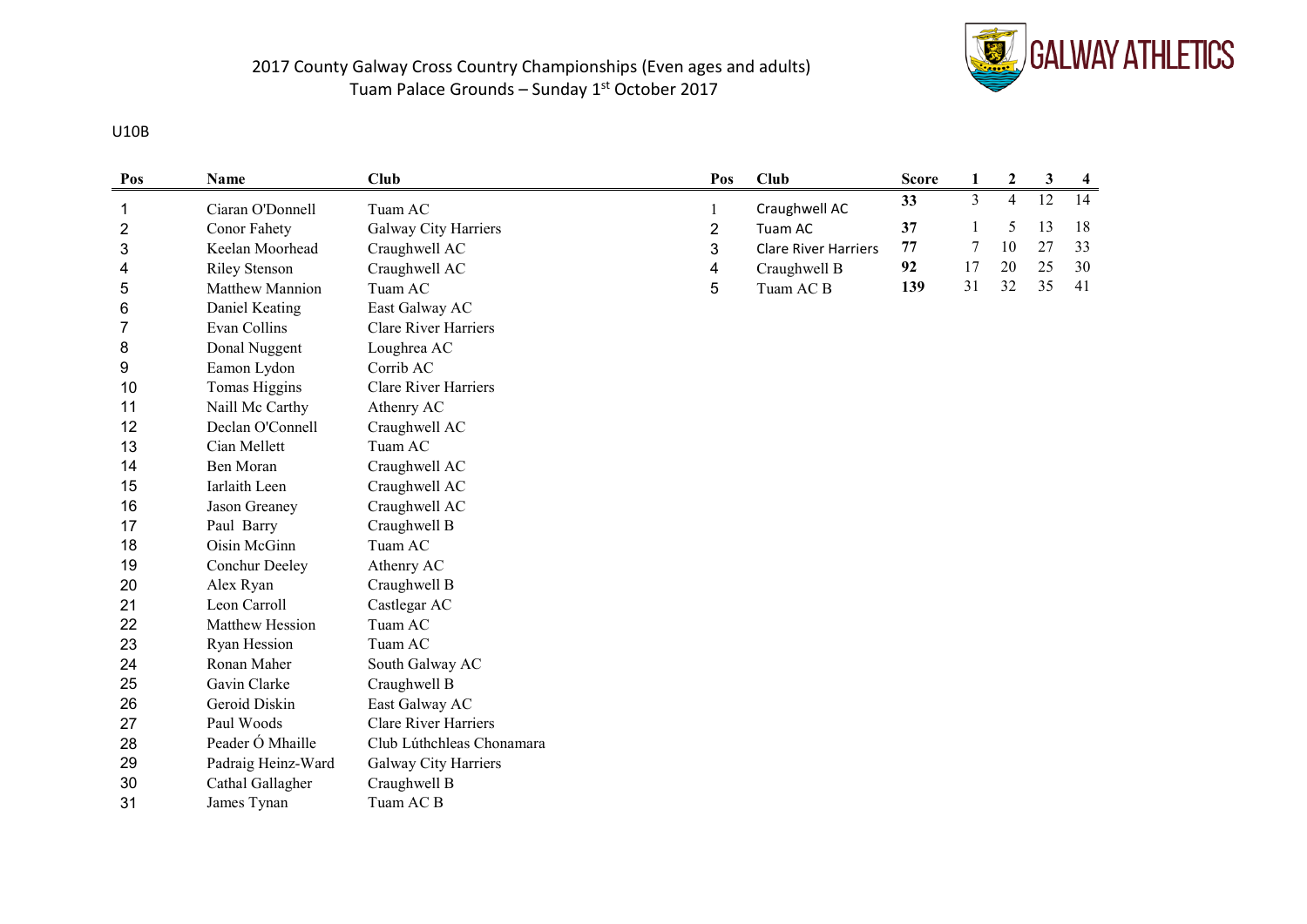

| 32 | Niall Smith              | Tuam AC B                   |
|----|--------------------------|-----------------------------|
| 33 | Gareth Weir              | <b>Clare River Harriers</b> |
| 34 | Dylan O'Connell          | <b>Clare River Harriers</b> |
| 35 | Taylor Woodham           | Tuam AC B                   |
| 36 | Jack Hannon              | Corrib AC                   |
| 37 | Adam McSweeney           | <b>Clare River Harriers</b> |
| 38 | <b>Brian Fitzpatrick</b> | Ballinasloe & District AC   |
| 39 | Mark Neilan              | South Galway AC             |
| 40 | Calum Dunne Leavy        | South Galway AC             |
| 41 | Ciaran Harte             | Tuam AC B                   |
| 42 | John Morrison            | Galway City Harriers        |
| 43 | Dylan Comer              | Tuam AC B                   |
| 44 | Jamie O'Sullivan         | Clare River Harriers B      |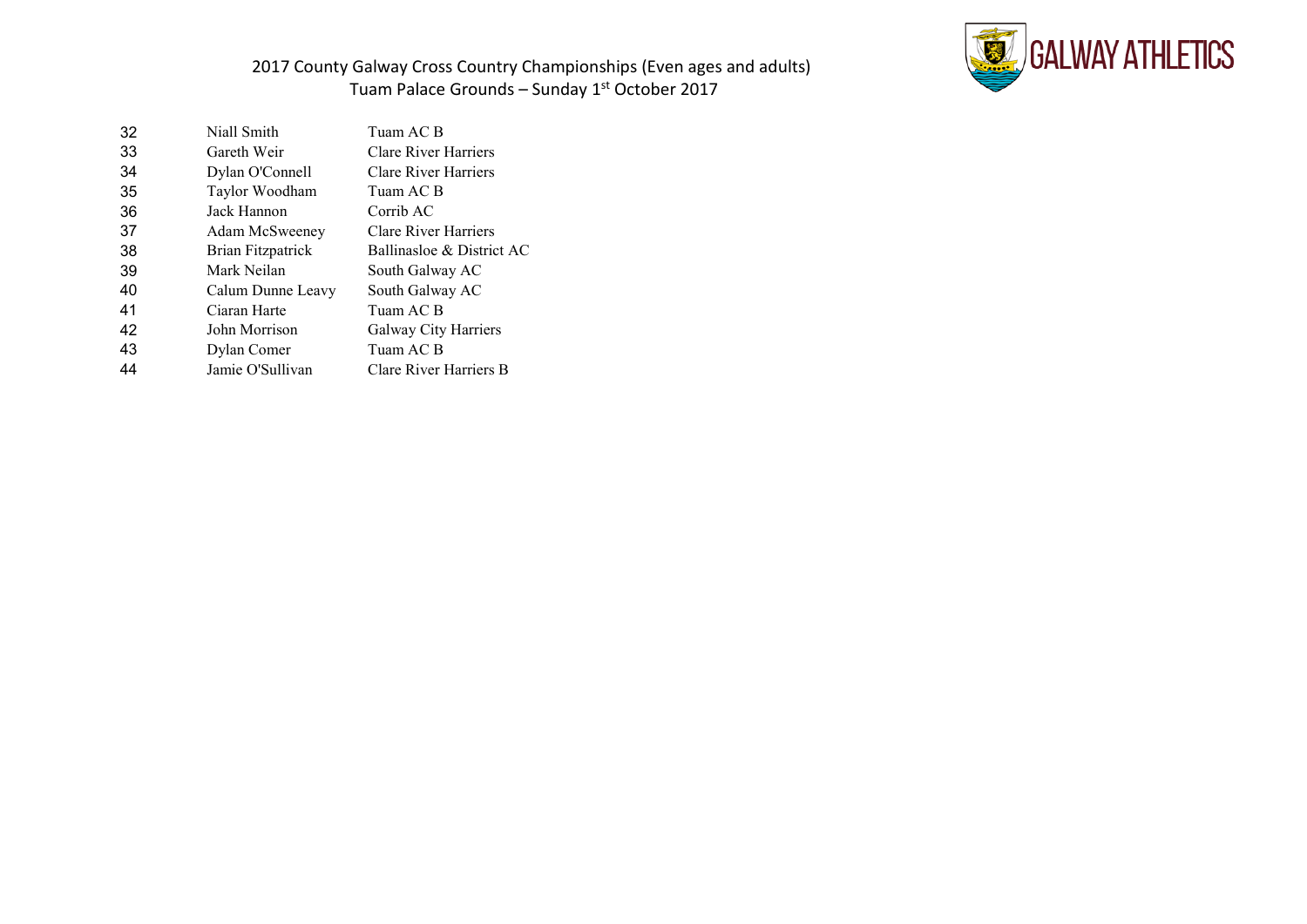

### U12G

| Pos | Name                  | Club                        | Pos            | Club                        | <b>Score</b> | 1              | $\mathbf{2}$ | 3  | $\overline{\mathbf{4}}$ |
|-----|-----------------------|-----------------------------|----------------|-----------------------------|--------------|----------------|--------------|----|-------------------------|
| 1   | Aoibheann Fitzpatrick | Ballinasloe & District AC   |                | Tuam AC                     | 30           | $\overline{4}$ | 5            | 9  | 12                      |
| 2   | Mia Craughwell        | Galway City Harriers        | $\overline{c}$ | <b>Clare River Harriers</b> | 56           | 8              | 11           | 17 | 20                      |
| 3   | Siobhan Geaney        | South Galway AC             | 3              | Athenry AC                  | 86           | 15             | 18           | 26 | 27                      |
| 4   | Aine Maguire          | Tuam AC                     | 4              | Craughwell AC               | 110          | 23             | 24           | 31 | 32                      |
| 5   | Danielle Moynihan     | Tuam AC                     | 5              | Clare River Harriers B      | 150          | 36             | 37           | 38 | 39                      |
| 6   | Caoimhe Kilkenny      | Ballinasloe & District AC   | 6              | Tuam AC <sub>B</sub>        | 153          | 29             | 34           | 43 | 47                      |
| 7   | Saoirse Coleman       | East Galway AC              |                |                             |              |                |              |    |                         |
| 8   | Maeve Meehan          | <b>Clare River Harriers</b> |                |                             |              |                |              |    |                         |
| 9   | Aoife Hession         | Tuam AC                     |                |                             |              |                |              |    |                         |
| 10  | Ruth Kilkenny         | Ballinasloe & District AC   |                |                             |              |                |              |    |                         |
| 11  | Emma Flaherty         | <b>Clare River Harriers</b> |                |                             |              |                |              |    |                         |
| 12  | Myah Gallagher        | Tuam AC                     |                |                             |              |                |              |    |                         |
| 13  | Eva Burke             | Tuam AC                     |                |                             |              |                |              |    |                         |
| 14  | Abbi McGrath          | Tuam AC                     |                |                             |              |                |              |    |                         |
| 15  | Nessa Mangan          | Athenry AC                  |                |                             |              |                |              |    |                         |
| 16  | Clodagh Mary Quirke   | Galway City Harriers        |                |                             |              |                |              |    |                         |
| 17  | Emma McEvoy           | Clare River Harriers        |                |                             |              |                |              |    |                         |
| 18  | <b>Bronagh Deeley</b> | Athenry AC                  |                |                             |              |                |              |    |                         |
| 19  | Aideen Tarpey         | South Galway AC             |                |                             |              |                |              |    |                         |
| 20  | Emma Ruane            | <b>Clare River Harriers</b> |                |                             |              |                |              |    |                         |
| 21  | Roselyn Okoro         | Castlegar AC                |                |                             |              |                |              |    |                         |
| 22  | Ava Kilcommins        | <b>Clare River Harriers</b> |                |                             |              |                |              |    |                         |
| 23  | Muireann Leen         | Craughwell AC               |                |                             |              |                |              |    |                         |
| 24  | Erin Doyle            | Craughwell AC               |                |                             |              |                |              |    |                         |
| 25  | Mikayla Noone         | Loughrea AC                 |                |                             |              |                |              |    |                         |
| 26  | Ailish Molloy         | Athenry AC                  |                |                             |              |                |              |    |                         |
| 27  | Sinead Rohan          | Athenry AC                  |                |                             |              |                |              |    |                         |
| 28  | Saoirse Grant         | <b>Clare River Harriers</b> |                |                             |              |                |              |    |                         |
| 29  | <b>Aisling Morris</b> | Tuam AC B                   |                |                             |              |                |              |    |                         |
| 30  | Sinead Maher          | South Galway AC             |                |                             |              |                |              |    |                         |
| 31  | Jessica Ross          | Craughwell AC               |                |                             |              |                |              |    |                         |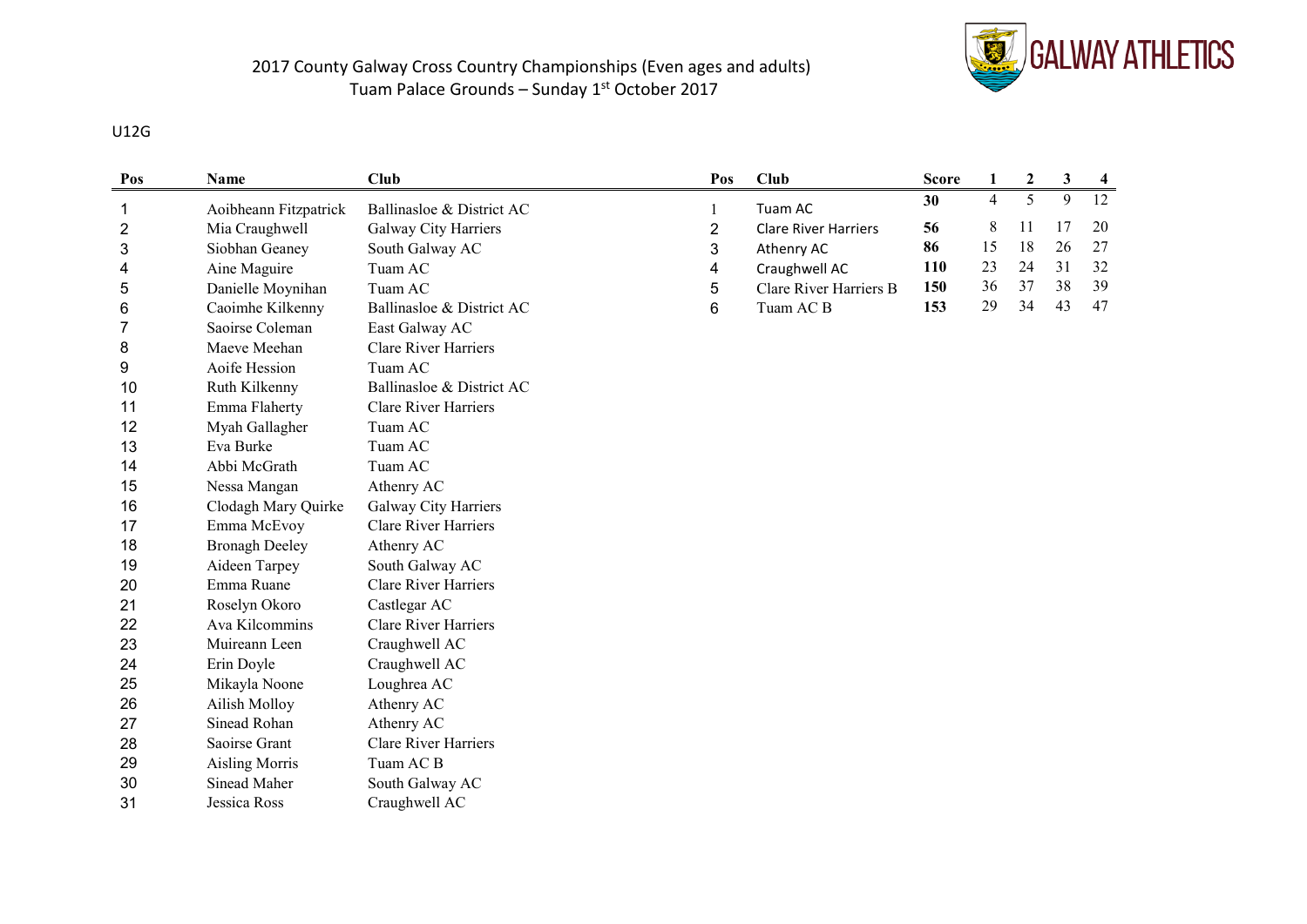

| 32 | Claudia McGuinness | Craughwell AC          |
|----|--------------------|------------------------|
| 33 | Kayla McKeon       | Galway City Harriers   |
| 34 | Katy Connern       | Tuam AC B              |
| 35 | Niamh O'Connor     | Craughwell AC          |
| 36 | Ashlyn Keating     | Clare River Harriers B |
| 37 | Chloe Winston      | Clare River Harriers B |
| 38 | <b>Emily Lally</b> | Clare River Harriers B |
| 39 | Ciara Morgan       | Clare River Harriers B |
| 40 | Melissa Diskin     | East Galway AC         |
| 41 | Emma Dineen        | Clare River Harriers B |
| 42 | Holly O'Boyle      | Craughwell AC          |
| 43 | Keela Hughes       | Tuam AC B              |
| 44 | Catherine Gorman   | Craughwell AC B        |
| 45 | Elizabeth Okuguni  | Castlegar AC           |
| 46 | Katie Costello     | Clare River Harriers B |
| 47 | Saoirse Hunter     | Tuam AC B              |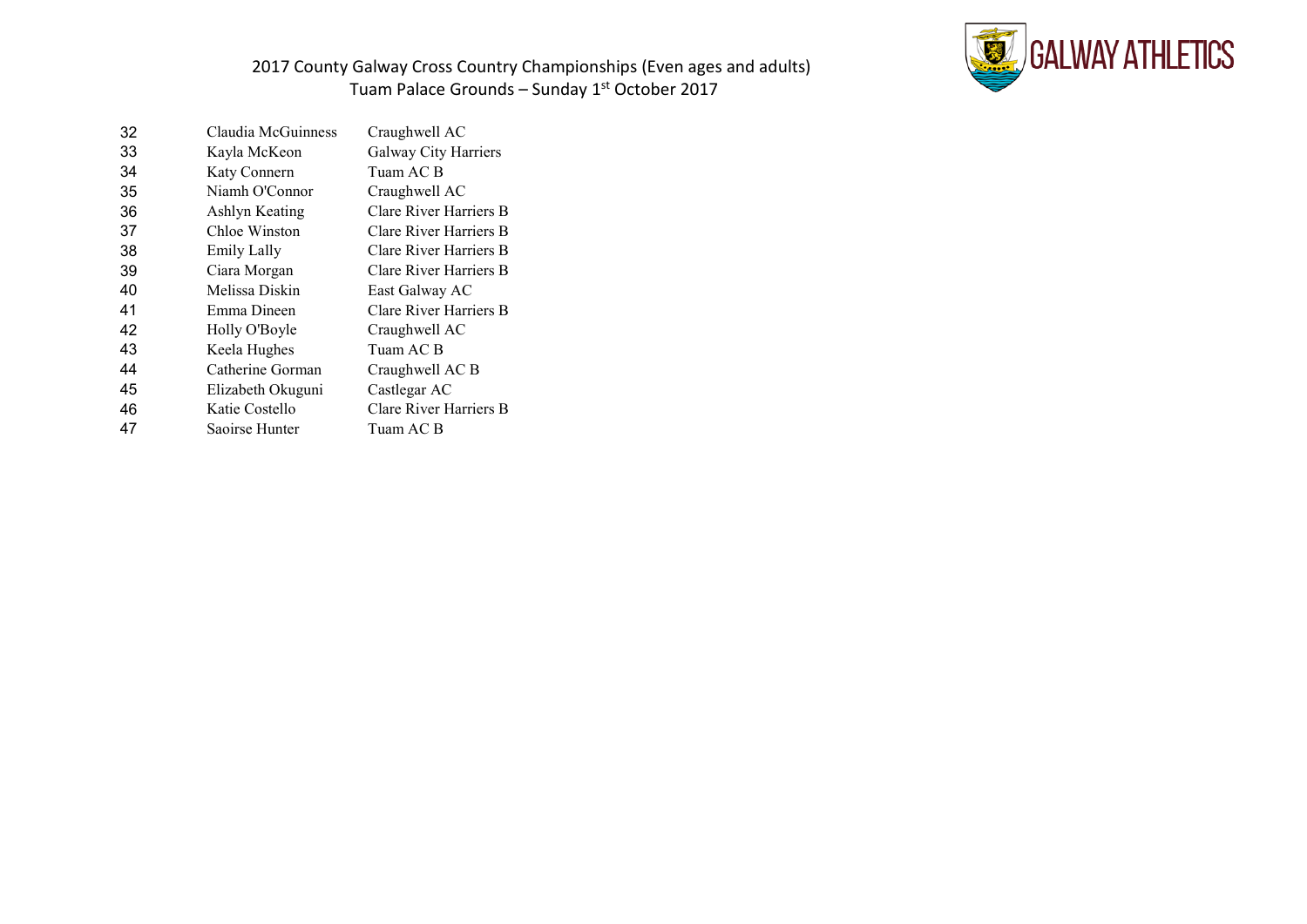

#### U12B

| Pos | Name             | Club                        | Pos            | Club                        | <b>Score</b> | 1              | $\boldsymbol{2}$ | 3  | $\overline{\mathbf{4}}$ |
|-----|------------------|-----------------------------|----------------|-----------------------------|--------------|----------------|------------------|----|-------------------------|
| 1   | Mathys Bocquet   | Craughwell AC               | 1              | Tuam AC                     | 20           | $\overline{2}$ | $\overline{3}$   | 6  | 9                       |
| 2   | Oisin Kelly      | Tuam AC                     | $\overline{2}$ | Athenry AC                  | 24           | 4              | 5                | 7  | 8                       |
| 3   | Oisin Phelan     | Tuam AC                     | 3              | Craughwell AC               | 56           | 1              | 16               | 18 | 21                      |
| 4   | Cian Mc Nelis    | Athenry AC                  | 4              | Tuam AC B                   | 70           | 14             | 17               | 19 | 20                      |
| 5   | Senan Treacey    | Athenry AC                  | 5              | <b>Clare River Harriers</b> | 124          | 27             | 28               | 32 | 37                      |
| 6   | Daragh Kenny     | Tuam AC                     |                |                             |              |                |                  |    |                         |
| 7   | Conor Curran     | Athenry AC                  |                |                             |              |                |                  |    |                         |
| 8   | Sean Doggett     | Athenry AC                  |                |                             |              |                |                  |    |                         |
| 9   | Cian Halligan    | Tuam AC                     |                |                             |              |                |                  |    |                         |
| 10  | Cian Rafferty    | Tuam AC                     |                |                             |              |                |                  |    |                         |
| 11  | Adam Hynes       | Tuam AC                     |                |                             |              |                |                  |    |                         |
| 12  | Mark Rooney      | Athenry AC                  |                |                             |              |                |                  |    |                         |
| 13  | Aaron Hogan      | Ballinasloe & District AC   |                |                             |              |                |                  |    |                         |
| 14  | Sam Tynan        | Tuam AC B                   |                |                             |              |                |                  |    |                         |
| 15  | John McGaughran  | Corrib AC                   |                |                             |              |                |                  |    |                         |
| 16  | Liam O'Connell   | Craughwell AC               |                |                             |              |                |                  |    |                         |
| 17  | Shane Coleman    | Tuam AC B                   |                |                             |              |                |                  |    |                         |
| 18  | Eamon Corban     | Craughwell AC               |                |                             |              |                |                  |    |                         |
| 19  | Kevin Munnelly   | Tuam AC B                   |                |                             |              |                |                  |    |                         |
| 20  | Michael Hartnett | Tuam AC B                   |                |                             |              |                |                  |    |                         |
| 21  | Darragh Kelly    | Craughwell AC               |                |                             |              |                |                  |    |                         |
| 22  | Alan Connaughton | Craughwell AC               |                |                             |              |                |                  |    |                         |
| 23  | Sean Fitxpatrick | South Galway AC             |                |                             |              |                |                  |    |                         |
| 24  | Cillian Comer    | Tuam AC B                   |                |                             |              |                |                  |    |                         |
| 25  | Sean Lavan       | Craughwell AC               |                |                             |              |                |                  |    |                         |
| 26  | Eoin Spellman    | Craughwell AC B             |                |                             |              |                |                  |    |                         |
| 27  | Adam McEvoy      | <b>Clare River Harriers</b> |                |                             |              |                |                  |    |                         |
| 28  | Eoin Higgins     | <b>Clare River Harriers</b> |                |                             |              |                |                  |    |                         |
| 29  | Ronan Duggan     | Galway City Harriers        |                |                             |              |                |                  |    |                         |
| 30  | Eamonn Harte     | Tuam AC B                   |                |                             |              |                |                  |    |                         |
| 31  | Diarmuid Murphy  | Tuam AC C                   |                |                             |              |                |                  |    |                         |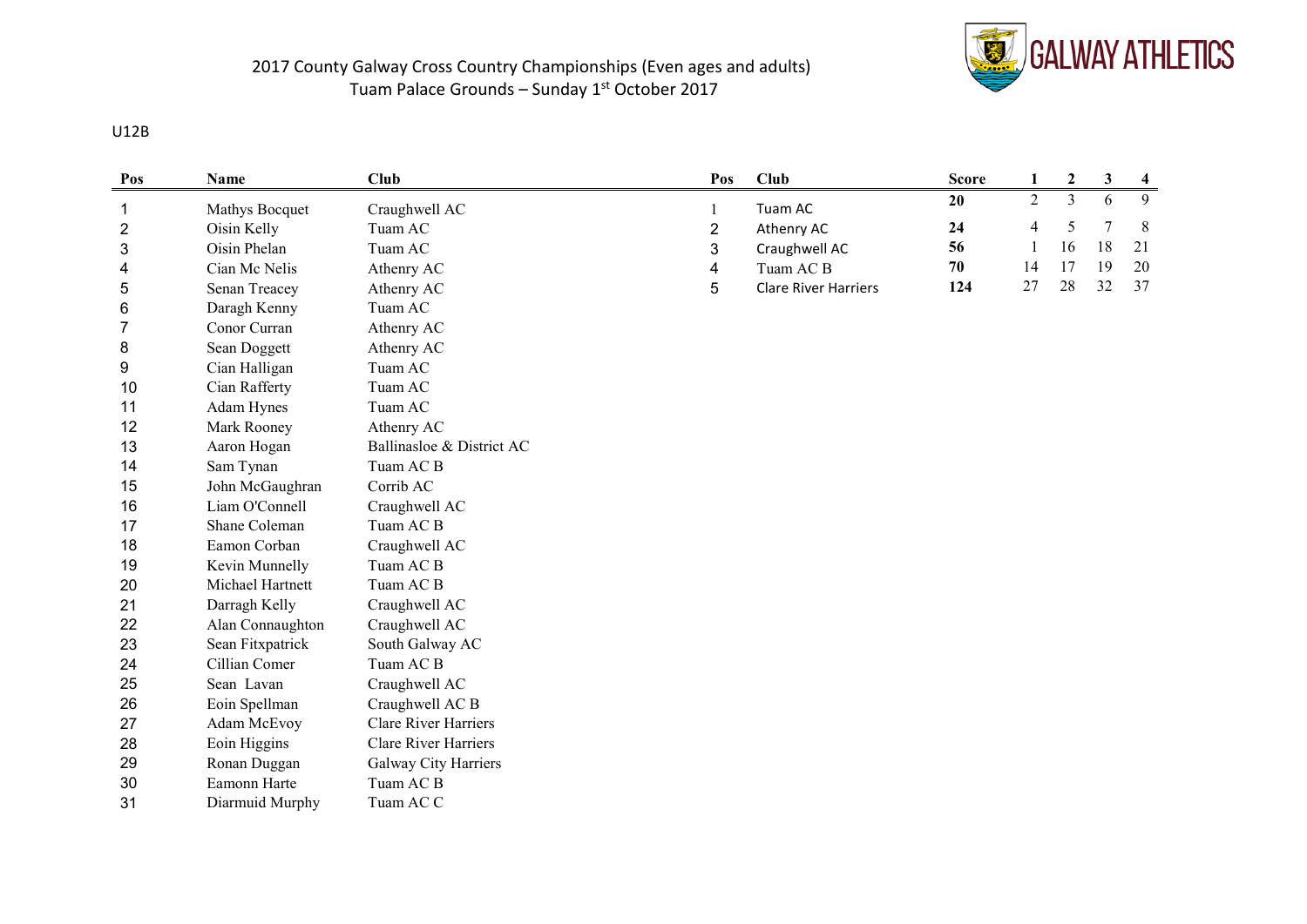

| 32 | Dara Lenihan   | <b>Clare River Harriers</b> |
|----|----------------|-----------------------------|
| 33 | Aaron Cawley   | Tuam AC C                   |
| 34 | Sean Breslin   | Tuam AC C                   |
| 35 | River McCarthy | Galway City Harriers        |
| 36 | Renato Brule   | Galway City Harriers        |
| 37 | Matthew Laffey | <b>Clare River Harriers</b> |
| 38 | Cathal Grace   | <b>Clare River Harriers</b> |
| 39 | Aidan Shaw     | Athenry AC                  |
|    |                |                             |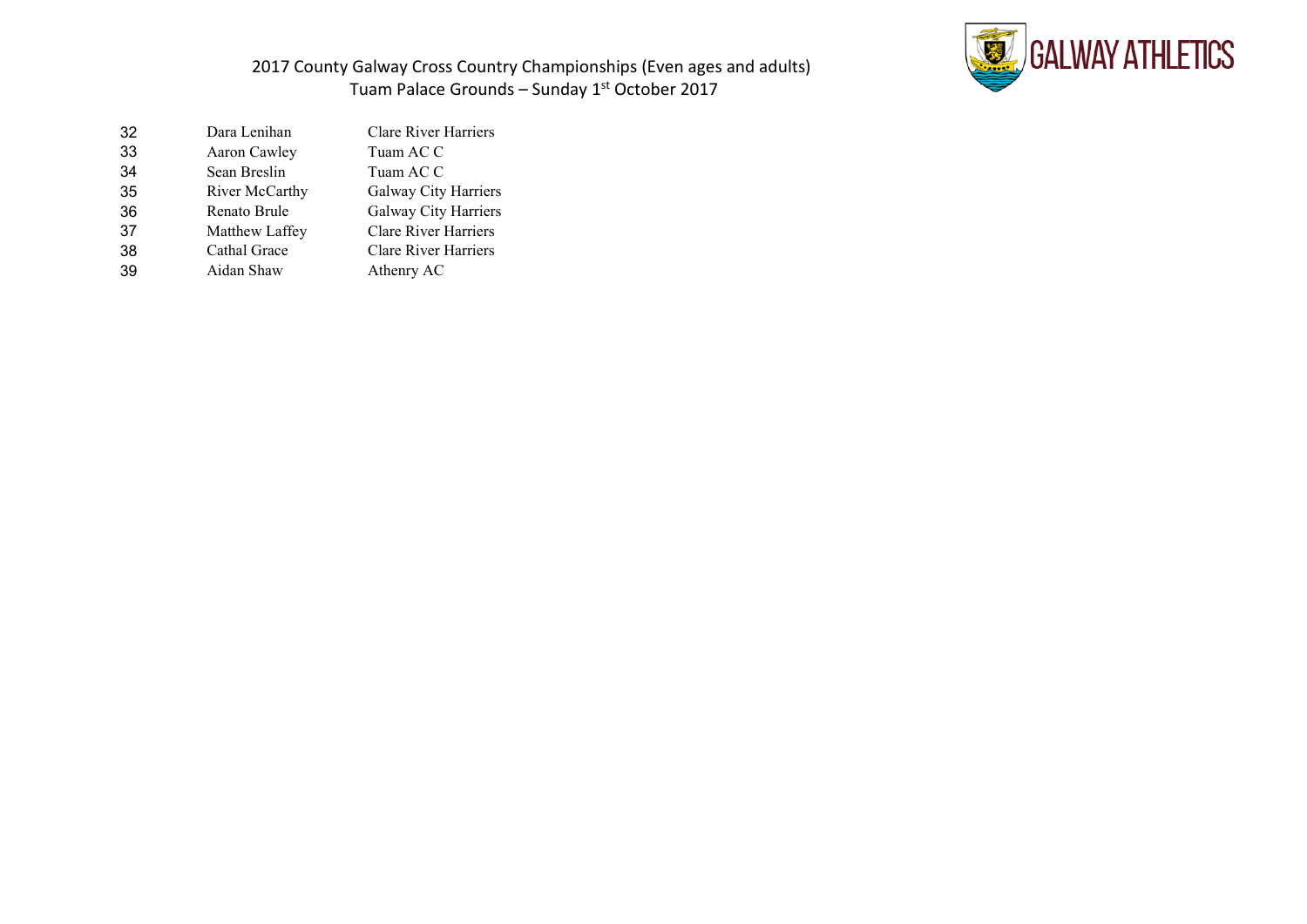

#### U14G

| Pos | Name                | Club                      | Pos | Club                                 | <b>Score</b> | 1  | $\mathbf{2}$ | 3  | $\overline{\mathbf{4}}$ |
|-----|---------------------|---------------------------|-----|--------------------------------------|--------------|----|--------------|----|-------------------------|
| 1   | Emma Moore          | Galway City Harriers      |     | <b>Galway City Harriers</b>          | 10           |    | 2            | 3  | $\overline{4}$          |
| 2   | Isabella Burke      | Galway City Harriers      | 2   | Craughwell AC                        | 41           | 5  | 6            | 14 | 16                      |
| 3   | Aoibhe Joyce        | Galway City Harriers      | 3   | Athenry AC                           | 64           | 7  | 10           | 23 | 24                      |
| 4   | Ava McKeon          | Galway City Harriers      | 4   | <b>Ballinasloe &amp; District AC</b> | 92           | 17 | 22           | 25 | 28                      |
| 5   | Clodagh O'Meara     | Craughwell AC             |     |                                      |              |    |              |    |                         |
| 6   | Fauve Aylmer        | Craughwell AC             |     |                                      |              |    |              |    |                         |
| 7   | Kayla Madden        | Athenry AC                |     |                                      |              |    |              |    |                         |
| 8   | Roisin Geaney       | South Galway AC           |     |                                      |              |    |              |    |                         |
| 9   | Maebh Walsh         | Corrib AC                 |     |                                      |              |    |              |    |                         |
| 10  | Leonore Church      | Athenry AC                |     |                                      |              |    |              |    |                         |
| 11  | Leana Nic Dhonncha  | Galway City Harriers      |     |                                      |              |    |              |    |                         |
| 12  | Gillian McGrath     | Galway City Harriers      |     |                                      |              |    |              |    |                         |
| 13  | Rachel Fahy         | Galway City Harriers B    |     |                                      |              |    |              |    |                         |
| 14  | Aoibhinn Keane      | Craughwell AC             |     |                                      |              |    |              |    |                         |
| 15  | Isabelle Moynihan   | Tuam AC                   |     |                                      |              |    |              |    |                         |
| 16  | Jade Moorhead       | Craughwell AC             |     |                                      |              |    |              |    |                         |
| 17  | Ciara Daly          | Ballinasloe & District AC |     |                                      |              |    |              |    |                         |
| 18  | Aoibheann Phelan    | Tuam AC                   |     |                                      |              |    |              |    |                         |
| 19  | Siofra Davis        | Craughwell AC             |     |                                      |              |    |              |    |                         |
| 20  | Siena Greaney       | Craughwell AC             |     |                                      |              |    |              |    |                         |
| 21  | Rachel Diskin       | East Galway AC            |     |                                      |              |    |              |    |                         |
| 22  | Hannah Kelly        | Ballinasloe & District AC |     |                                      |              |    |              |    |                         |
| 23  | Abigal O shea       | Athenry AC                |     |                                      |              |    |              |    |                         |
| 24  | Aine Hardiman       | Athenry AC                |     |                                      |              |    |              |    |                         |
| 25  | Hannah Farrell      | Ballinasloe & District AC |     |                                      |              |    |              |    |                         |
| 26  | Rachel Somers       | Athenry AC                |     |                                      |              |    |              |    |                         |
| 27  | Nicole Cathy Quirke | Galway City Harriers B    |     |                                      |              |    |              |    |                         |
| 28  | Róisín Grealy       | Ballinasloe & District AC |     |                                      |              |    |              |    |                         |
| 29  | Shauna Burke        | Tuam AC                   |     |                                      |              |    |              |    |                         |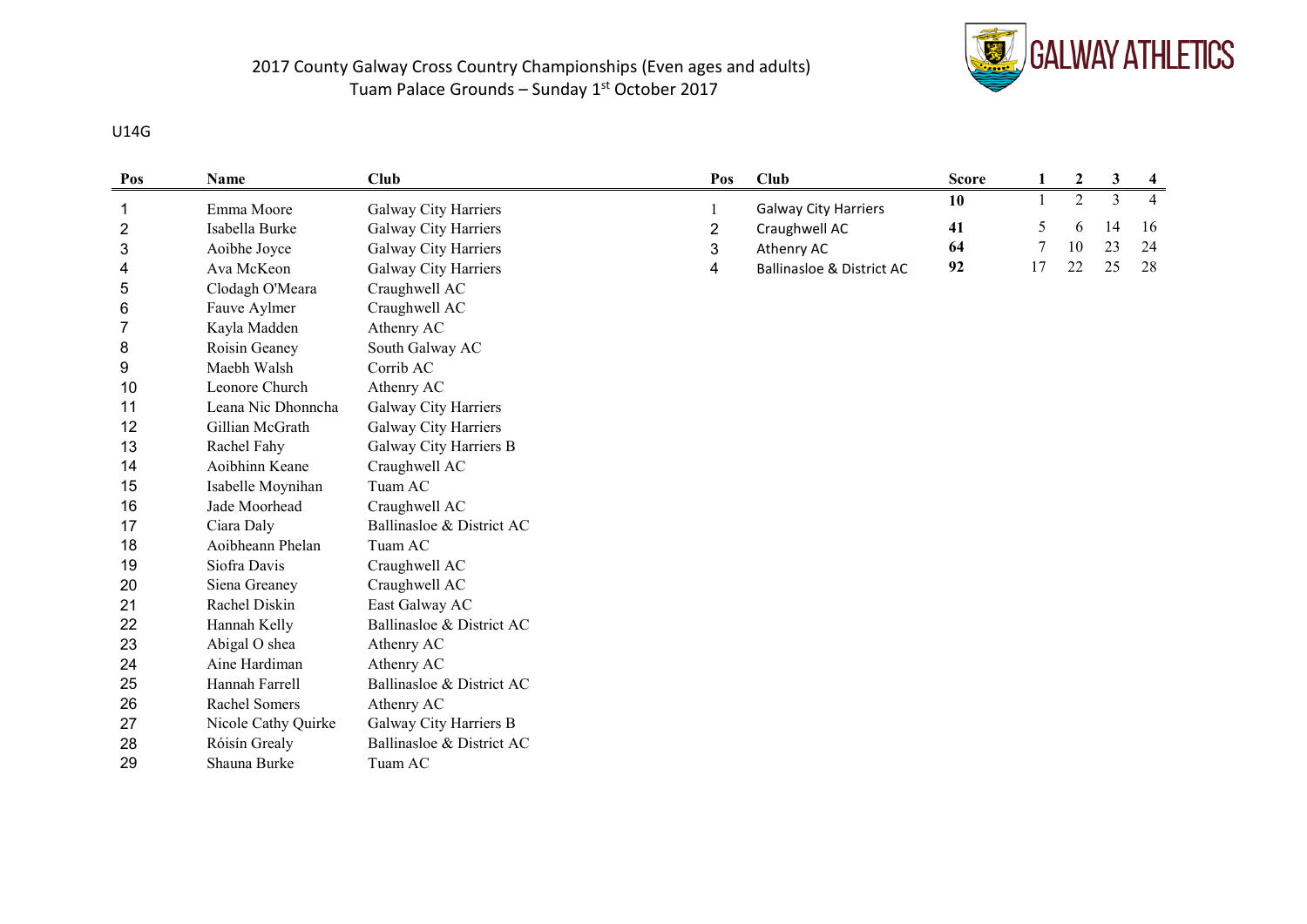

#### U14B

| Pos | Name                   | <b>Club</b>                 | Pos | <b>Club</b>               | <b>Score</b> |                | $\boldsymbol{2}$ | 3   | 4  |
|-----|------------------------|-----------------------------|-----|---------------------------|--------------|----------------|------------------|-----|----|
|     | Oisin Keane            | East Galway AC              |     | Craughwell AC             | 22           | $\overline{2}$ | 3                | 8   | 9  |
| 2   | Ross McGuinness        | Craughwell AC               | 2   | Ballinasloe & District AC | 44           | 5              | 10               | -11 | 18 |
| 3   | Darragh McCartin       | Craughwell AC               |     |                           |              |                |                  |     |    |
| 4   | Darragh Mc Nelis       | Athenry AC                  |     |                           |              |                |                  |     |    |
| 5   | Shane Fitzpatrick      | Ballinasloe & District AC   |     |                           |              |                |                  |     |    |
| 6   | David Mannion          | South Galway AC             |     |                           |              |                |                  |     |    |
|     | <b>Stephen Mannion</b> | South Galway AC             |     |                           |              |                |                  |     |    |
| 8   | Evan Hallinan          | Craughwell AC               |     |                           |              |                |                  |     |    |
| 9   | Cian Lavan             | Craughwell AC               |     |                           |              |                |                  |     |    |
| 10  | Conor Harley           | Ballinasloe & District AC   |     |                           |              |                |                  |     |    |
| 11  | Mark Kilkenny          | Ballinasloe & District AC   |     |                           |              |                |                  |     |    |
| 12  | Brian O'Culain         | Galway City Harriers        |     |                           |              |                |                  |     |    |
| 13  | Rian Dunne Leavy       | South Galway AC             |     |                           |              |                |                  |     |    |
| 14  | Taylor Walsh           | Tuam AC                     |     |                           |              |                |                  |     |    |
| 15  | Laim Shaw              | Athenry AC                  |     |                           |              |                |                  |     |    |
| 16  | Conor Munnelly         | Tuam AC                     |     |                           |              |                |                  |     |    |
| 17  | Michael Laffey         | Clare River Harriers        |     |                           |              |                |                  |     |    |
| 18  | Cailum Honel           | Ballinasloe & District AC   |     |                           |              |                |                  |     |    |
| 19  | DylanWinston           | <b>Clare River Harriers</b> |     |                           |              |                |                  |     |    |
| 20  | Finnian O Connor       | Ballinasloe & District AC   |     |                           |              |                |                  |     |    |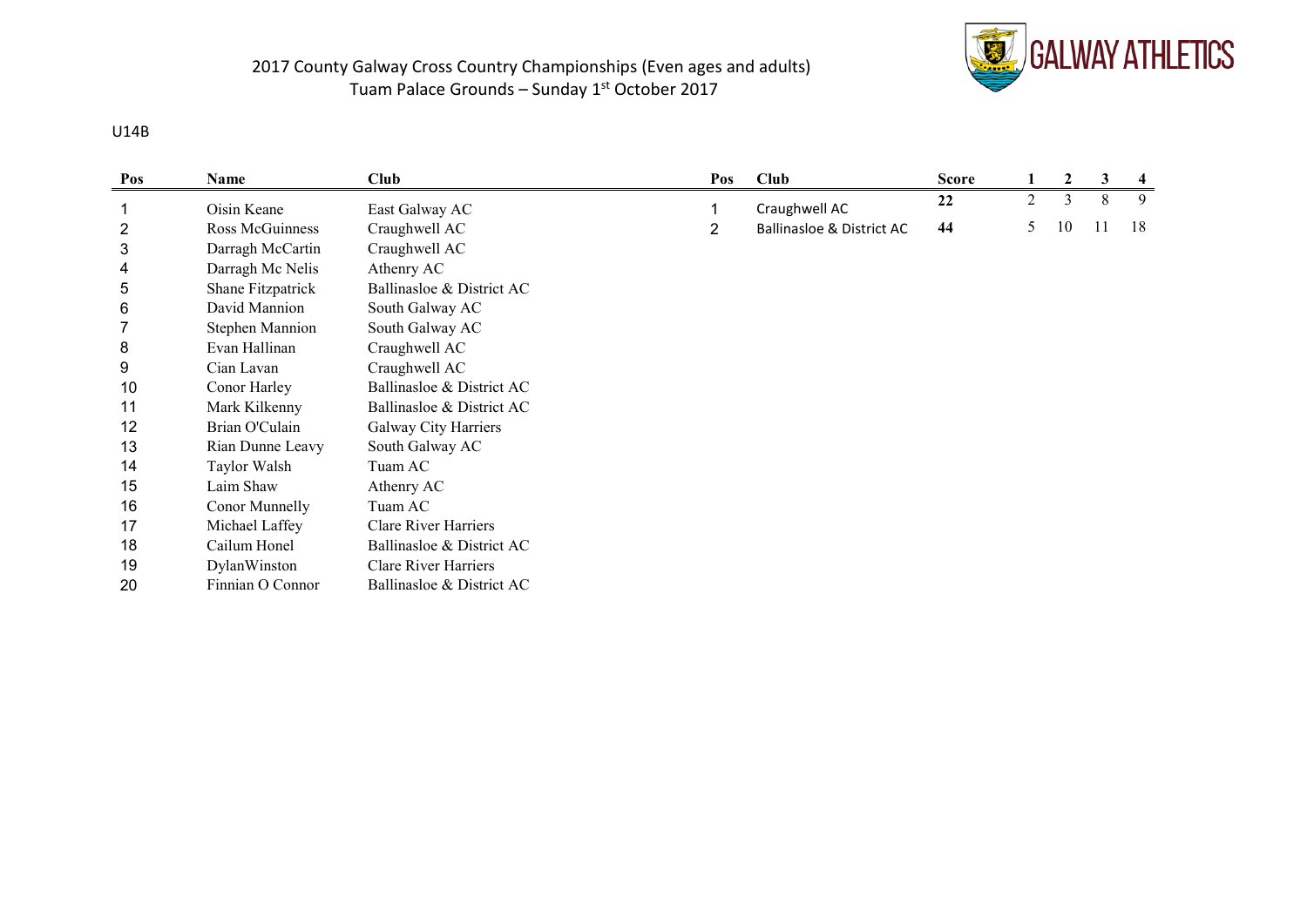

#### U16G

| Pos | Name             | <b>Club</b>          | Pos | Club                        | <b>Score</b> | 2 |   | $\overline{4}$ |
|-----|------------------|----------------------|-----|-----------------------------|--------------|---|---|----------------|
|     | Jennifer Hughes  | Galway City Harriers |     | <b>Galway City Harriers</b> | 24           |   | 8 | 12             |
| 2   | Ailbhe Miskella  | Craughwell AC        |     |                             |              |   |   |                |
| 3   | Eimear Rowe      | Galway City Harriers |     |                             |              |   |   |                |
| 4   | Ciara Sheppard   | Craughwell AC        |     |                             |              |   |   |                |
| 5   | Megan Devaney    | Tuam AC              |     |                             |              |   |   |                |
| 6   | Grace Cormican   | Clare River Harriers |     |                             |              |   |   |                |
|     | Caoimhe Kelleher | South Galway AC      |     |                             |              |   |   |                |
| 8   | Joanna Healy     | Galway City Harriers |     |                             |              |   |   |                |
| 9   | Laura Kenny      | Athenry AC           |     |                             |              |   |   |                |
| 10  | Ciara Maguire    | Tuam AC              |     |                             |              |   |   |                |
| 11  | Claire Traynor   | Tuam AC              |     |                             |              |   |   |                |
| 12  | Riona King       | Galway City Harriers |     |                             |              |   |   |                |

#### U16B

| Pos | <b>Name</b>      | <b>Club</b>          | Pos | Club          | <b>Score</b> |  |   | $\overline{4}$ |
|-----|------------------|----------------------|-----|---------------|--------------|--|---|----------------|
|     | Sean Cotter      | Craughwell AC        |     | Craughwell AC | 14           |  | 4 | $\mathfrak{h}$ |
| 2   | Barry Murphy     | Galway City Harriers |     |               |              |  |   |                |
| 3   | Kyle Moorhead    | Craughwell AC        |     |               |              |  |   |                |
| 4   | Finbarr McFadden | Craughwell AC        |     |               |              |  |   |                |
| 5   | Ralf Bodamar     | Athenry AC           |     |               |              |  |   |                |
| 6   | Liam Leen        | Craughwell AC        |     |               |              |  |   |                |
|     | Robert McDonnell | Galway City Harriers |     |               |              |  |   |                |
| 8   | Oisin Davis      | Craughwell AC        |     |               |              |  |   |                |
| 9   | Gerdan Mangan    | Athenry AC           |     |               |              |  |   |                |
| 10  | Conall Martin    | Tuam AC              |     |               |              |  |   |                |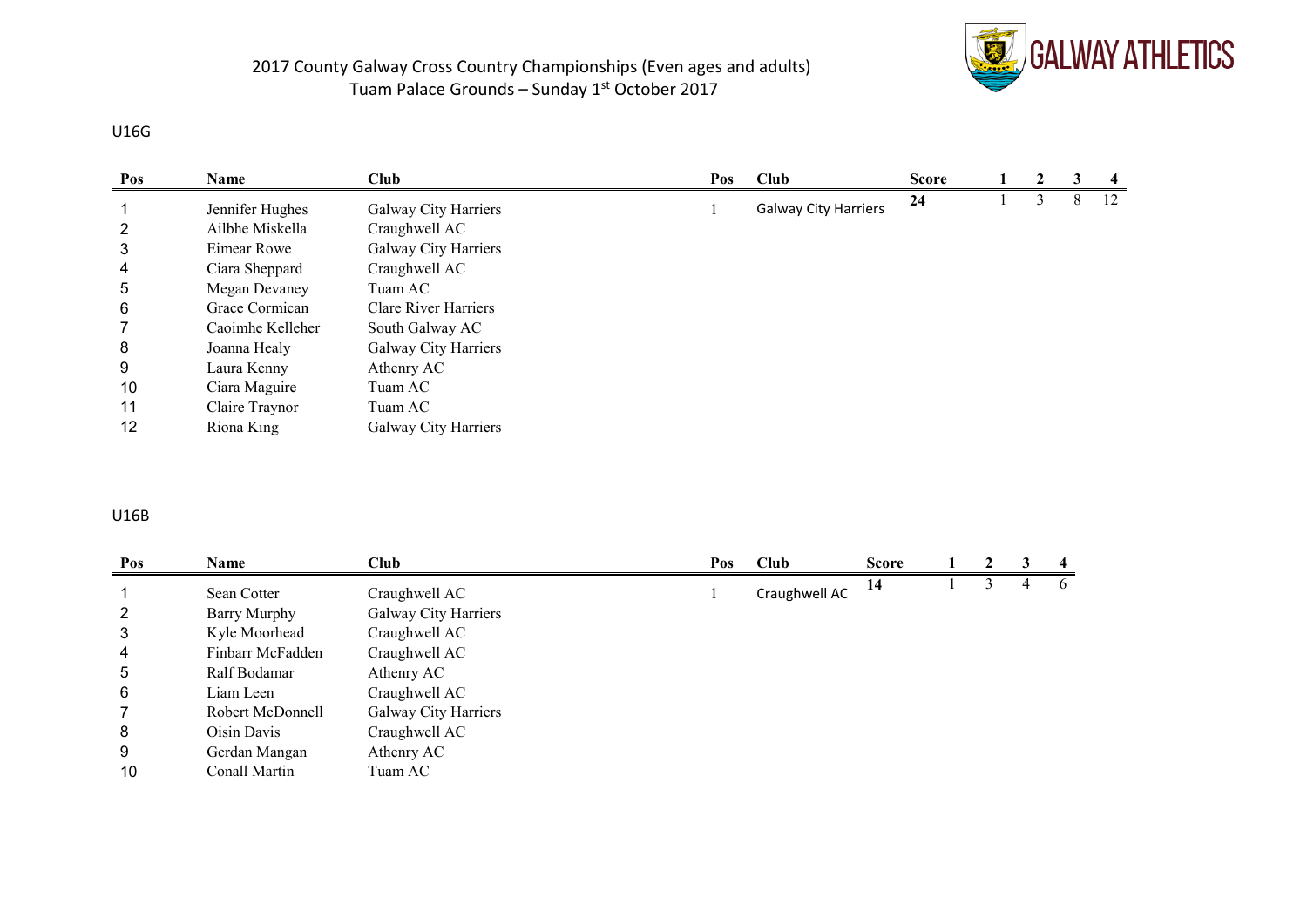

#### U18G

| Pos | Name                                                    | Club                                   | Pos | $\mathbb{C}% _{\mathcal{A}}$ lub | Score |  |  |
|-----|---------------------------------------------------------|----------------------------------------|-----|----------------------------------|-------|--|--|
| ◠   | Aine O farrell<br>Sarah Gilhooley<br>Caoifhinn Hennessy | Athenry AC<br>Athenry AC<br>Athenry AC |     | Athenry AC                       |       |  |  |

#### U18B

| Pos | Name               | <b>Club</b>          | Pos | <b>Club</b>                 | <b>Score</b> |   | 2 | 3 | $\overline{4}$ |
|-----|--------------------|----------------------|-----|-----------------------------|--------------|---|---|---|----------------|
|     | Thomas McStay      | Galway City Harriers |     | <b>Galway City Harriers</b> | 18           |   |   |   | 10             |
| 2   | Aaron Brennan      | Galway City Harriers | 2   | Craughwell AC               | 23           | 3 | 4 |   | -9             |
| 3   | Ben Ryan           | Craughwell AC        |     |                             |              |   |   |   |                |
| 4   | William Fitzgerald | Craughwell AC        |     |                             |              |   |   |   |                |
| 5   | Michael Healy      | Galway City Harriers |     |                             |              |   |   |   |                |
| 6   | Fabian Mangan      | Athenry AC           |     |                             |              |   |   |   |                |
|     | Patrick Noonan     | Craughwell AC        |     |                             |              |   |   |   |                |
| 8   | Ryan McNelis       | Athenry AC           |     |                             |              |   |   |   |                |
| 9   | Luke Evans         | Craughwell AC        |     |                             |              |   |   |   |                |
| 10  | Gordon O'Connor    | Galway City Harriers |     |                             |              |   |   |   |                |
| 11  | Liam Kilkenny      | Galway City Harriers |     |                             |              |   |   |   |                |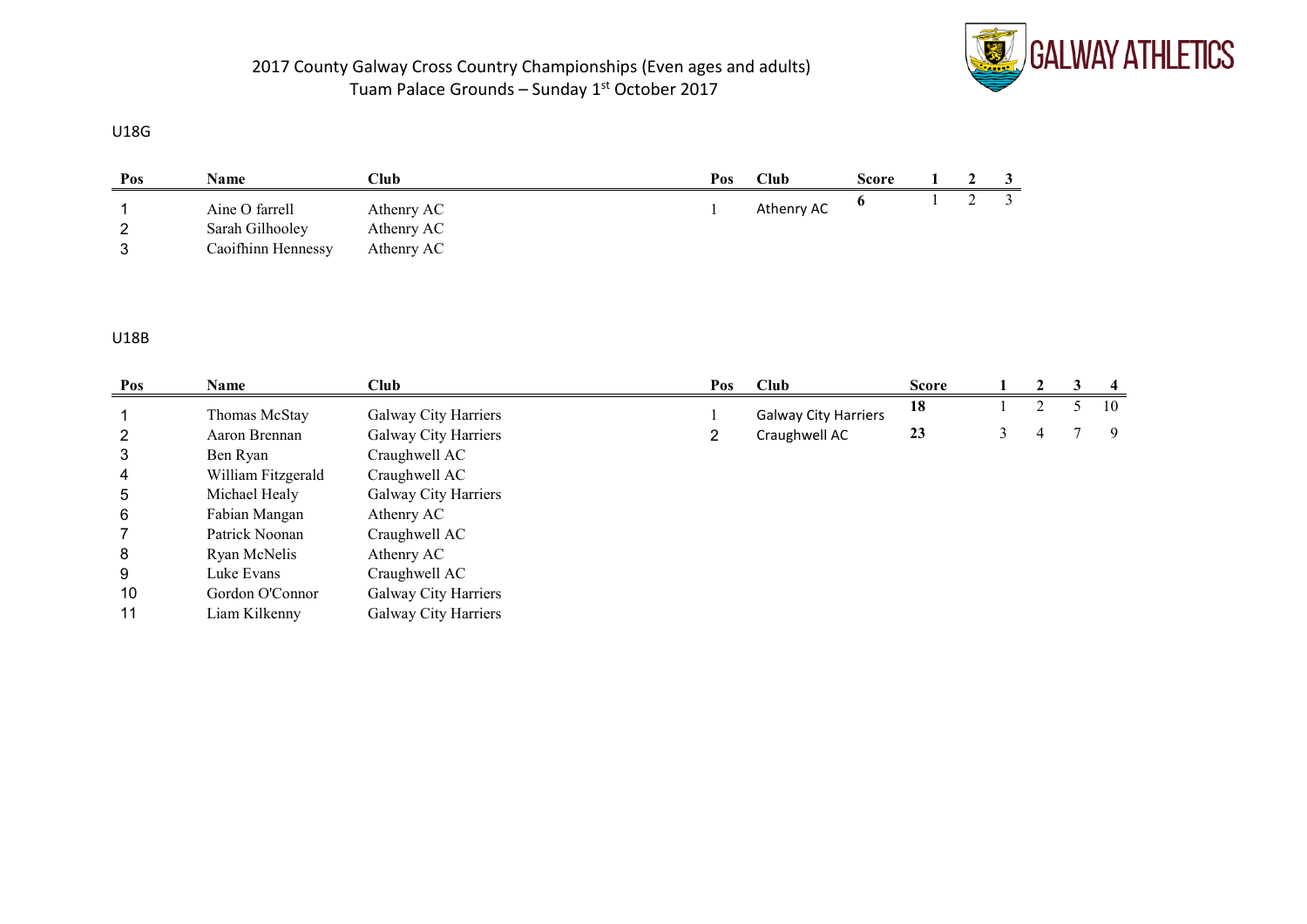

Junior Men

| Pos | <b>Name</b>                     | Club                                  |
|-----|---------------------------------|---------------------------------------|
|     | James Frizzell<br>Jack Miskella | Galway City Harriers<br>Craughwell AC |

#### Senior Men

| Pos | <b>Name</b>                   | Club                                 |
|-----|-------------------------------|--------------------------------------|
|     | Lonan O'Farrell<br>Paul Keane | Castlegar AC<br>Galway City Harriers |

### Masters 35 Men

| Pos | Name                | Club                 |
|-----|---------------------|----------------------|
|     | Paul Giblin         | Castlegar AC         |
| 2   | Niall Murphy        | Galway City Harriers |
| 3   | Paul Kearney        | Tuam AC              |
| 4   | Sean McDermott      | Castlegar AC         |
| 5   | <b>Ger Hartnett</b> | Tuam AC              |
| 6   | Damian Ryan         | Castlegar AC         |
|     | Sean Burke          | Tuam AC              |
| 8   | Ronan O'Conghaile   | Galway City Harriers |
| 9   | Liam Curran         | Castlegar AC         |
| 10  | Owen Boyhan         | Galway City Harriers |
| 11  | Michael Begly       | Castlegar AC         |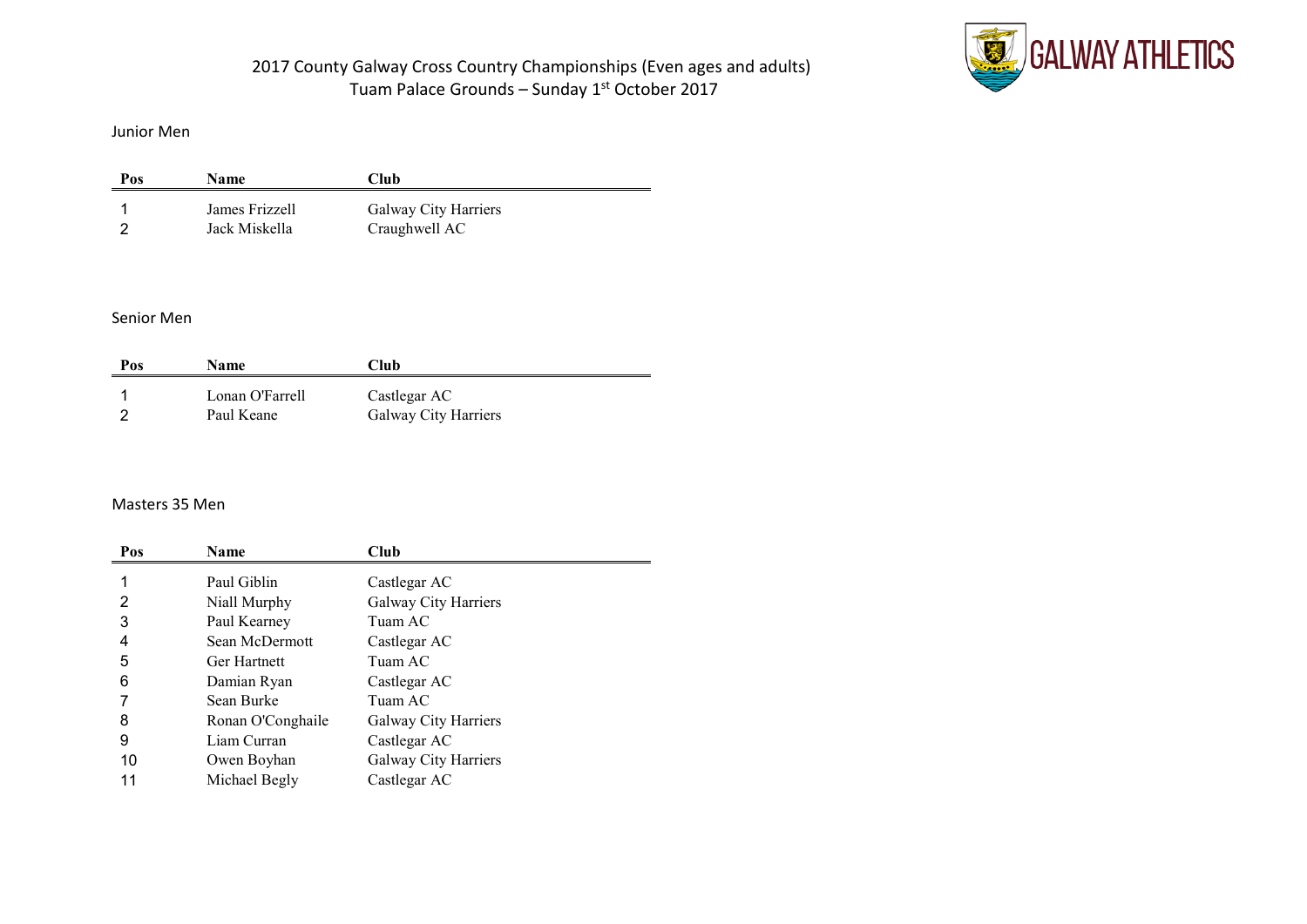

#### Masters 50 Men

| Pos | <b>Name</b>     | Club                      |
|-----|-----------------|---------------------------|
|     | Ian Egan        | Tuam AC                   |
|     | Tommy Joe Whyte | Tuam AC                   |
|     | Dan O Rourke    | Tuam AC                   |
|     | David Harley    | Ballinasloe & District AC |

### Masters 65 Men

| Pos | <b>Name</b>     | Club                 |
|-----|-----------------|----------------------|
|     | Martin McEvilly | Galway City Harriers |

#### Novice Men

| Pos | <b>Name</b>  | Club                 |  |
|-----|--------------|----------------------|--|
|     | Gavin Cooney | Craughwell AC        |  |
|     | Neill Keane  | Galway City Harriers |  |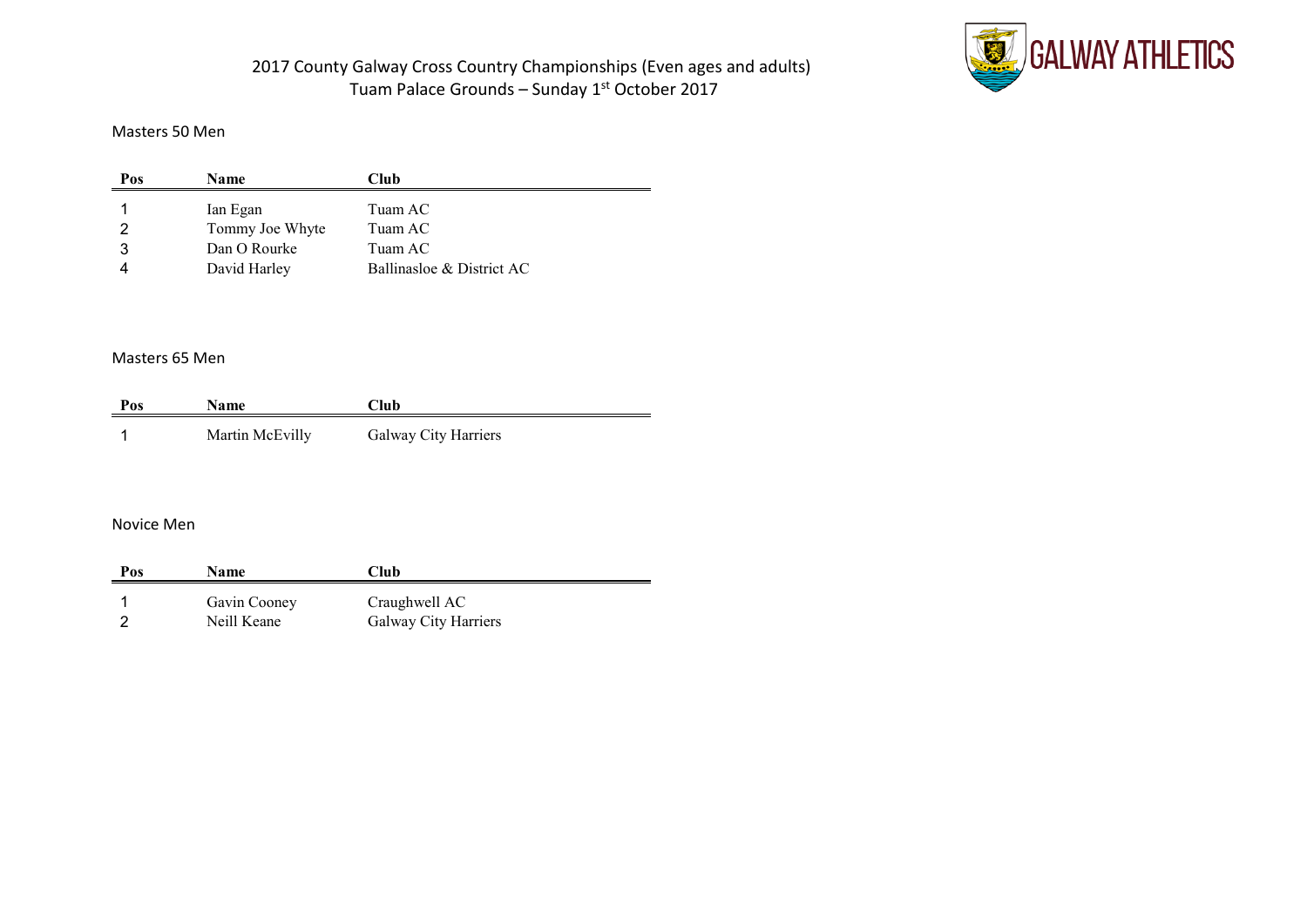

### Mens Overall Team Result

| Pos            | Race      | Name              | <b>Club</b>               | Pos            | <b>Club</b>                 | <b>Score</b> |   | 2  | 3              | $\overline{4}$ |
|----------------|-----------|-------------------|---------------------------|----------------|-----------------------------|--------------|---|----|----------------|----------------|
|                | M35       | Paul Giblin       | Castlegar AC              |                | Castlegar AC                | 19           |   | 4  | 6              | 8              |
| $\overline{2}$ | M35       | Niall Murphy      | Galway City Harriers      | $\overline{2}$ | Tuam AC                     | 24           | 3 | 5  | $\overline{7}$ | 9              |
| 3              | M35       | Paul Kearney      | Tuam AC                   | 3              | <b>Galway City Harriers</b> | 39           | 2 | 10 | 13             | 14             |
| 4              | SM        | Lonan O'Farrell   | Castlegar AC              |                |                             |              |   |    |                |                |
| 5              | M50       | Ian Egan          | Tuam AC                   |                |                             |              |   |    |                |                |
| 6              | M35       | Sean McDermott    | Castlegar AC              |                |                             |              |   |    |                |                |
|                | M35       | Ger Hartnett      | Tuam AC                   |                |                             |              |   |    |                |                |
| 8              | M35       | Damian Ryan       | Castlegar AC              |                |                             |              |   |    |                |                |
| 9              | M35       | Sean Burke        | Tuam AC                   |                |                             |              |   |    |                |                |
| 10             | M35       | Ronan O'Conghaile | Galway City Harriers      |                |                             |              |   |    |                |                |
| 11             | M50       | Tommy Joe Whyte   | Tuam AC                   |                |                             |              |   |    |                |                |
| 12             | <b>NM</b> | Gavin Cooney      | Craughwell AC             |                |                             |              |   |    |                |                |
| 13             | SM        | Paul Keane        | Galway City Harriers      |                |                             |              |   |    |                |                |
| 14             | NM        | Neill Keane       | Galway City Harriers      |                |                             |              |   |    |                |                |
| 15             | M50       | Dan O Rourke      | Tuam AC                   |                |                             |              |   |    |                |                |
| 16             | M35       | Liam Curran       | Castlegar AC              |                |                             |              |   |    |                |                |
| 17             | M35       | Owen Boyhan       | Galway City Harriers      |                |                             |              |   |    |                |                |
| 18             | M35       | Michael Begly     | Castlegar AC              |                |                             |              |   |    |                |                |
| 19             | M50       | David Harley      | Ballinasloe & District AC |                |                             |              |   |    |                |                |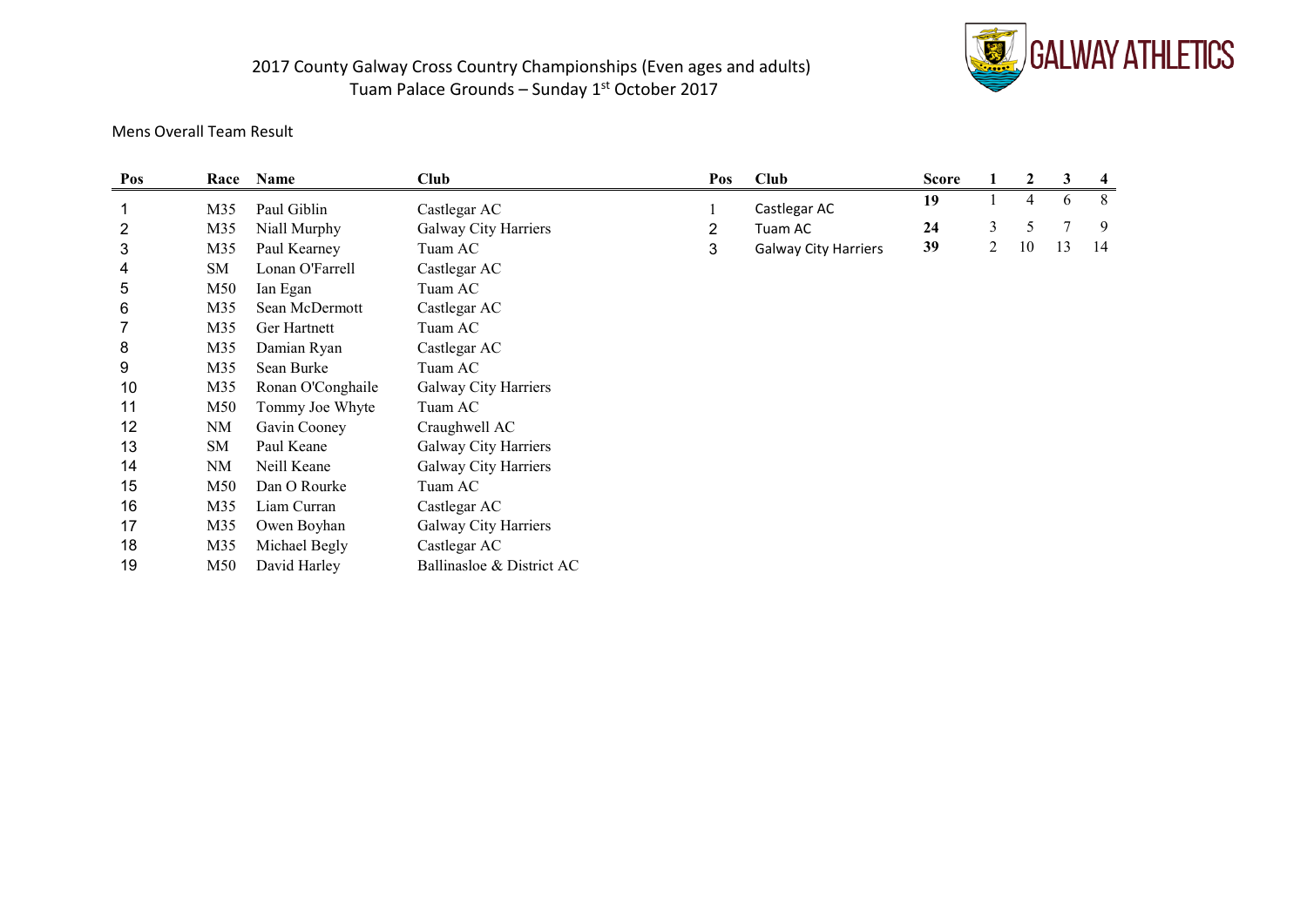

#### Junior Women

| Pos | <b>Name</b>   | Club                      |  |
|-----|---------------|---------------------------|--|
|     | Caron Ryan    | Craughwell AC             |  |
|     | Aisling Keane | Athenry AC                |  |
|     | Aoife Greene  | Ballinasloe & District AC |  |

#### Senior Women

| Pos | <b>Name</b>      | Club                 |
|-----|------------------|----------------------|
|     | Kathryn Casserly | Galway City Harriers |

#### Masters 35 Women

| Pos | <b>Name</b>         | Club                      |
|-----|---------------------|---------------------------|
|     | Aisling Smyth       | Guest                     |
|     | Margaret Kilkenny   | Ballinasloe & District AC |
|     | Michelle Lynch      | Galway City Harriers      |
|     | Anne Fitzpatrick    | Ballinasloe & District AC |
| 5   | Shiela Reilly       | Loughrea AC               |
|     | <b>Emily Bruton</b> | Galway City Harriers      |